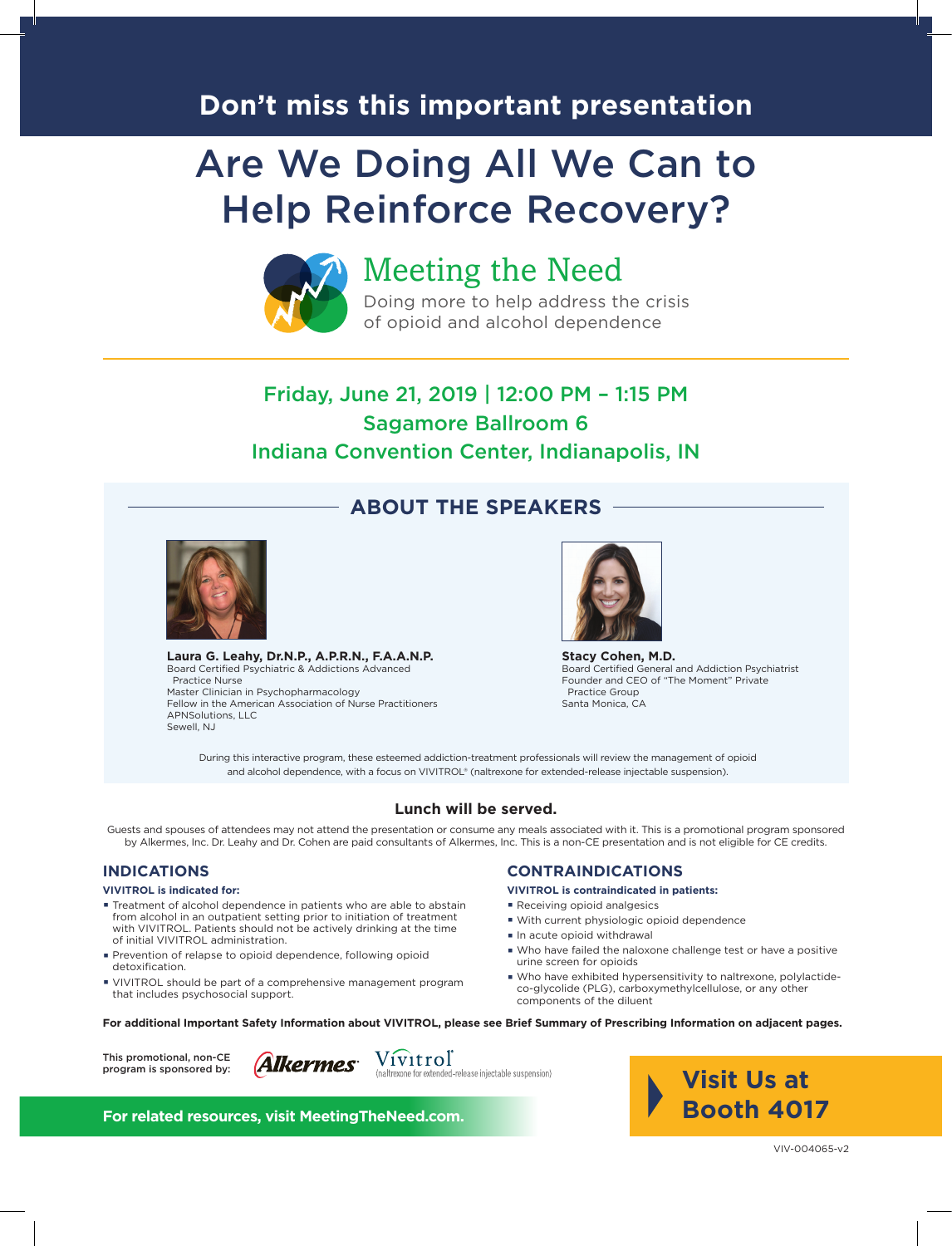# $V_{\rm 1V1}$ trol

(naltrexone for extended-release injectable suspension)

**VIVITROL® (naltrexone for extended-release injectable suspension) Intramuscular**

**BRIEF SUMMARY** See package insert for full prescribing information (rev. Dec. 2018).

**INDICATIONS AND USAGE:** VIVITROL contains naltrexone, an opioid antagonist, and is indicated for the treatment of alcohol dependence in patients who are able to abstain from alcohol in an outpatient setting prior to initiation of treatment with VIVITROL. Patients should not be actively drinking at the time of initial VIVITROL administration. In addition, VIVITROL is indicated for the prevention of relapse to opioid dependence, following opioid detoxification. VIVITROL should be part of a comprehensive management program that includes psychosocial support.

**CONTRAINDICATIONS:** VIVITROL is contraindicated in: patients receiving opioid analgesics, patients with current physiologic opioid dependence, patients in acute opioid withdrawal, any individual who has failed the naloxone challenge test or has a positive urine screen for opioids, and patients who have previously exhibited hypersensitivity to naltrexone, polylactide-co-glycolide (PLG), carboxymethylcellulose, or any other components of the diluent.

**WARNINGS AND PRECAUTIONS: Vulnerability to Opioid Overdose:** After opioid detoxification, patients are likely to have reduced tolerance to opioids. VIVITROL blocks the effects of exogenous opioids for approximately 28 days after administration. However, as the blockade wanes and eventually dissipates completely, patients who have been treated with VIVITROL may respond to lower doses of opioids than previously used, just as they would have shortly after completing detoxification. This could result in potentially life threatening opioid intoxication (respiratory compromise or arrest, circulatory collapse, etc.) if the patient uses previously tolerated doses of opioids. Cases of opioid overdose with fatal outcomes have been reported in patients who used opioids at the end of a dosing interval, after missing a scheduled dose, or after discontinuing treatment. Patients should be alerted that they may be more sensitive to opioids, even at lower doses, after VIVITROL treatment is discontinued, especially at the end of a dosing interval (i.e., near the end of the month that VIVITROL was administered), or after a dose of VIVITROL is missed. It is important that patients inform family members and the people closest to the patient of this increased sensitivity to opioids and the risk of overdose. There is also the possibility that a patient who is treated with VIVITROL could overcome the opioid blockade effect of VIVITROL. Although VIVITROL is a potent antagonist with a prolonged pharmacological effect, the blockade produced by VIVITROL is surmountable. The plasma concentration of exogenous opioids attained immediately following their acute administration may be sufficient to overcome the competitive receptor blockade. This poses a potential risk to individuals who attempt, on their own, to overcome the blockade by administering large amounts of exogenous opioids. Any attempt by a patient to overcome the antagonism by taking opioids is especially dangerous and may lead to life-threatening opioid intoxication or fatal overdose. Patients should be told of the serious consequences of trying to overcome the opioid blockade. **Injection Site Reactions:** VIVITROL injections may be followed by pain, tenderness, induration, swelling, erythema, bruising, or pruritus; however, in some cases injection site reactions may be very severe. In the clinical trials, one patient developed an area of induration that continued to enlarge after 4 weeks, with subsequent development of necrotic tissue that required surgical excision. In the post marketing period, additional cases of injection site reaction with features including induration, cellulitis, hematoma, abscess, sterile abscess, and necrosis, have been reported. Some cases required surgical intervention, including debridement of necrotic tissue. Some cases resulted in significant scarring. The reported cases occurred primarily in female patients. VIVITROL is administered as an intramuscular gluteal injection, and inadvertent subcutaneous injection of VIVITROL may increase the likelihood of severe injection site reactions. The needles provided in the carton are customized needles. VIVITROL must not be injected using any other needle. The needle lengths (either 1 1/2 or 2 inches) may not be adequate in every patient because of body habitus. Body habitus should be assessed prior to each injection for each patient to assure that the proper needle is selected and that the needle length is adequate for intramuscular administration. Healthcare professionals should ensure that the VIVITROL injection is given correctly, and should consider alternate treatment for those patients whose body habitus precludes an intramuscular gluteal injection with one of the provided needles. Patients should be informed that any concerning injection site reactions should be brought to the attention of the healthcare professional. Patients exhibiting signs of abscess, cellulitis, necrosis, or extensive swelling should be evaluated by a physician to determine if referral to a surgeon is warranted. **Precipitation of Opioid Withdrawal:** The symptoms of spontaneous opioid withdrawal (which are associated with the discontinuation of opioid in a dependent individual) are uncomfortable, but they are not generally believed to be severe or necessitate hospitalization. However, when withdrawal is precipitated abruptly by the

administration of an opioid antagonist to an opioid-dependent patient, the resulting withdrawal syndrome can be severe enough to require hospitalization. Review of postmarketing cases of precipitated opioid withdrawal in association with naltrexone treatment has identified cases with symptoms of withdrawal severe enough to require hospital admission, and in some cases, management in the intensive care unit. To prevent occurrence of precipitated withdrawal in patients dependent on opioids, or exacerbation of a pre-existing subclinical withdrawal syndrome, opioiddependent patients, including those being treated for alcohol dependence, should be opioid-free (including tramadol) before starting VIVITROL treatment. An opioidfree interval of a minimum of 7–10 days is recommended for patients previously dependent on short-acting opioids. Patients transitioning from buprenorphine or methadone may be vulnerable to precipitation of withdrawal symptoms for as long as two weeks. If a more rapid transition from agonist to antagonist therapy is deemed necessary and appropriate by the healthcare provider, monitor the patient closely in an appropriate medical setting where precipitated withdrawal can be managed. In every case, healthcare providers should always be prepared to manage withdrawal symptomatically with non-opioid medications because there is no completely reliable method for determining whether a patient has had an adequate opioid-free period. A naloxone challenge test may be helpful; however, a few case reports have indicated that patients may experience precipitated withdrawal despite having a negative urine toxicology screen or tolerating a naloxone challenge test (usually in the setting of transitioning from buprenorphine treatment). Patients should be made aware of the risks associated with precipitated withdrawal and encouraged to give an accurate account of last opioid use. Patients treated for alcohol dependence with VIVITROL should also be assessed for underlying opioid dependence and for any recent use of opioids prior to initiation of treatment with VIVITROL. Precipitated opioid withdrawal has been observed in alcohol-dependent patients in circumstances where the prescriber had been unaware of the additional use of opioids or co-dependence on opioids. **Hepatotoxicity:** Cases of hepatitis and clinically significant liver dysfunction were observed in association with VIVITROL exposure during the clinical development program and in the postmarketing period. Transient, asymptomatic hepatic transaminase elevations were also observed in the clinical trials and postmarketing period. Although patients with clinically significant liver disease were not systematically studied, clinical trials did include patients with asymptomatic viral hepatitis infections. When patients presented with elevated transaminases, there were often other potential causative or contributory etiologies identified, including pre-existing alcoholic liver disease, hepatitis B and/or C infection, and concomitant usage of other potentially hepatotoxic drugs. Although clinically significant liver dysfunction is not typically recognized as a manifestation of opioid withdrawal, opioid withdrawal that is precipitated abruptly may lead to systemic sequelae including acute liver injury. Patients should be warned of the risk of hepatic injury and advised to seek medical attention if they experience symptoms of acute hepatitis. Use of VIVITROL should be discontinued in the event of symptoms and/or signs of acute hepatitis. **Depression and Suicidality:** Alcohol- and opioid-dependent patients, including those taking VIVITROL, should be monitored for the development of depression or suicidal thinking. Families and caregivers of patients being treated with VIVITROL should be alerted to the need to monitor patients for the emergence of symptoms of depression or suicidality, and to report such symptoms to the patient's healthcare provider. Alcohol Dependence: In controlled clinical trials of VIVITROL administered to adults with alcohol dependence, adverse events of a suicidal nature (suicidal ideation, suicide attempts, completed suicides) were infrequent overall, but were more common in patients treated with VIVITROL than in patients treated with placebo (1% vs 0%). In some cases, the suicidal thoughts or behavior occurred after study discontinuation, but were in the context of an episode of depression that began while the patient was on study drug. Two completed suicides occurred, both involving patients treated with VIVITROL. Depression-related events associated with premature discontinuation of study drug were also more common in patients treated with VIVITROL  $(\sim 1\%)$  than in placebo-treated patients  $(0\%)$ . In the 24-week, placebocontrolled pivotal trial in 624 alcohol-dependent patients, adverse events involving depressed mood were reported by 10% of patients treated with VIVITROL 380 mg, as compared to 5% of patients treated with placebo injections. Opioid Dependence: In an open-label, long-term safety study conducted in the US, adverse events of a suicidal nature (depressed mood, suicidal ideation, suicide attempt) were reported by 5% of opioid-dependent patients treated with VIVITROL 380 mg (n=101) and 10% of opioid-dependent patients treated with oral naltrexone (n=20). In the 24-week, placebo-controlled pivotal trial that was conducted in Russia in 250 opioid-dependent patients, adverse events involving depressed mood or suicidal thinking were not reported by any patient in either treatment group (VIVITROL 380 mg or placebo).